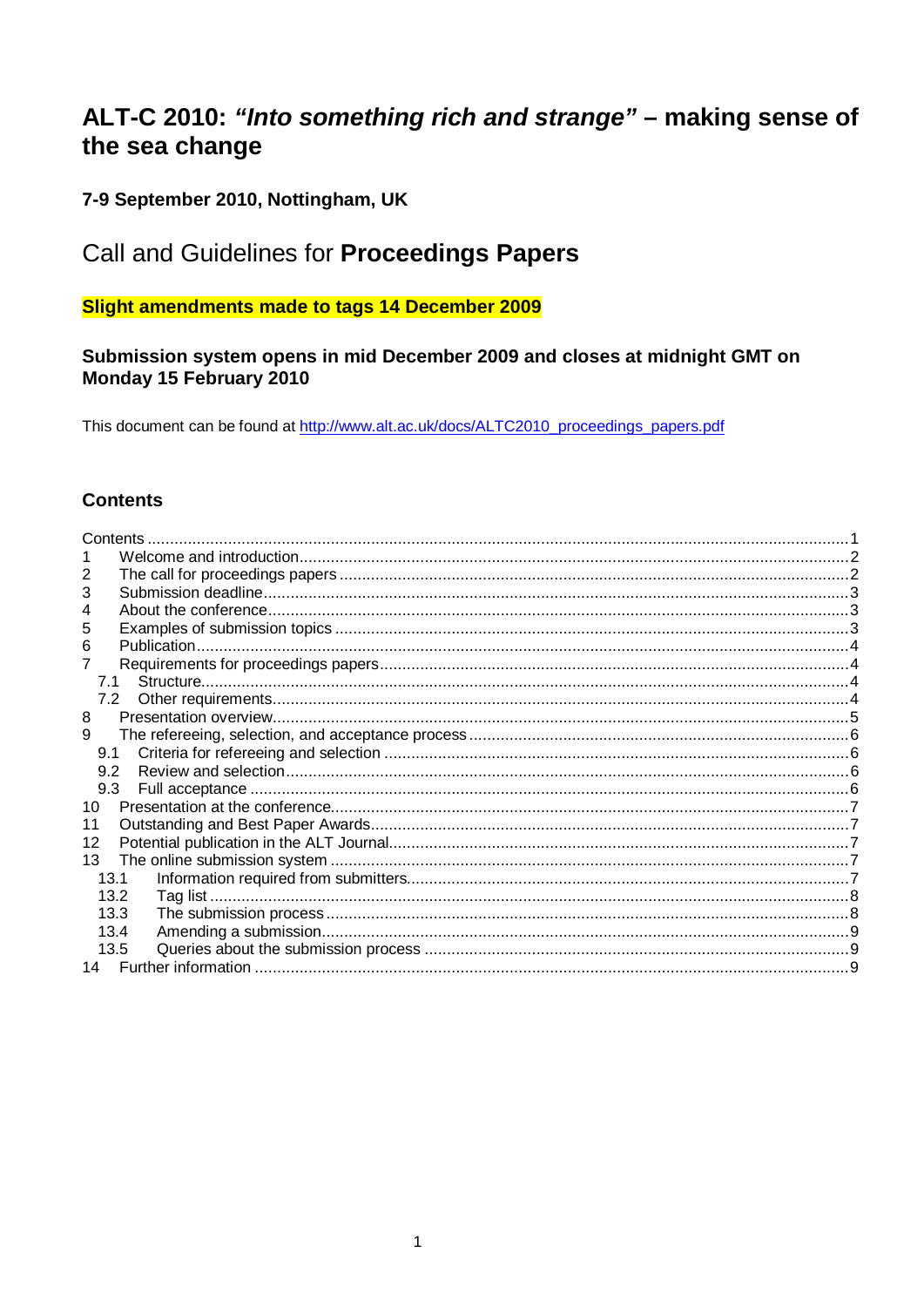## <span id="page-1-0"></span>**1 Welcome and introduction**

**Welcome**. Whether you've been involved in ALT for years, are new to the learning technology domain, or are an experienced policy maker, researcher, writer, or presenter from other fields, please take the time to review this call and guidelines document. With your help we can make the 2010 ALT Conference a truly outstanding, influential, and enjoyable event.

The Association for Learning Technology's annual conference (ALT-C) helps to fulfill five of ALT's aims, namely:

- facilitating collaboration between practitioners, researchers, and policy makers;
- spreading good practice in the use of learning technology;
- raising the profile of research in learning technology;
- supporting the professionalisation of leaning technologists;
- **EXECONTRE** contributing to the development of policy.

In line with these aims, ALT, the Conference Co-Chairs, and the ALT-C 2010 Programme Committee call for high quality proposals for inclusion in the ALT-C 2010 programme.

**This document is the call and guidelines for proceedings papers**. It is accompanied by a template for proceedings papers ([http://www.alt.ac.uk/docs/ALTC2010\\_proceedings\\_paper\\_template.doc](http://www.alt.ac.uk/docs/ALTC2010_proceedings_paper_template.doc))

A companion document [\(http://www.alt.ac.uk/docs/ALTC2010\\_abstracts.pdf](http://www.alt.ac.uk/docs/ALTC2010_abstracts.pdf)) is the call and guidelines for abstract-based submissions, including short papers, posters, symposia, workshops and demonstrations.

### **2 The call for proceedings papers**

Submissions should address one or more of:

- any of the five themes described in section 4 below;
- any aspect of learning technology policy or research.

This year we are seeking a good mix of "research papers" addressing the themes of the conference, together with "thoughtpieces" and "early announcements".

A "thoughtpiece" could for instance bring together research and/or policy into an overview which gives new insight into an area or suggests ways in which policy and/or practice may develop from current work. An "early announcement" would be of research at an early stage of development, perhaps indicating key results to date with the intention of being followed up by a full research paper subsequently. It is especially important that such early announcements address the conference themes.

All three forms of output (research paper, thoughtpiece, and early announcement) will need to be submitted in a standard form that permits publication.

ALT defines research inclusively; to encompass informed scholarship and critical reflection, as well as empirical and evidence-based study. Therefore, we will welcome proposals which offer: synthesis and re-interpretation of existing research; critiques of developments in practice; theoretical arguments or conceptual frameworks; critical / reflective analysis; innovative research methodologies; collaborative research studies which cross traditional disciplinary boundaries.

Policy formulation or implementation is similarly inclusively defined. We welcome proposals from funders, government, agencies, institutions and individuals who are involved in development of policy or its interpretation in a context that is of sufficient generality to be of interest outside the specific institution or pilot area.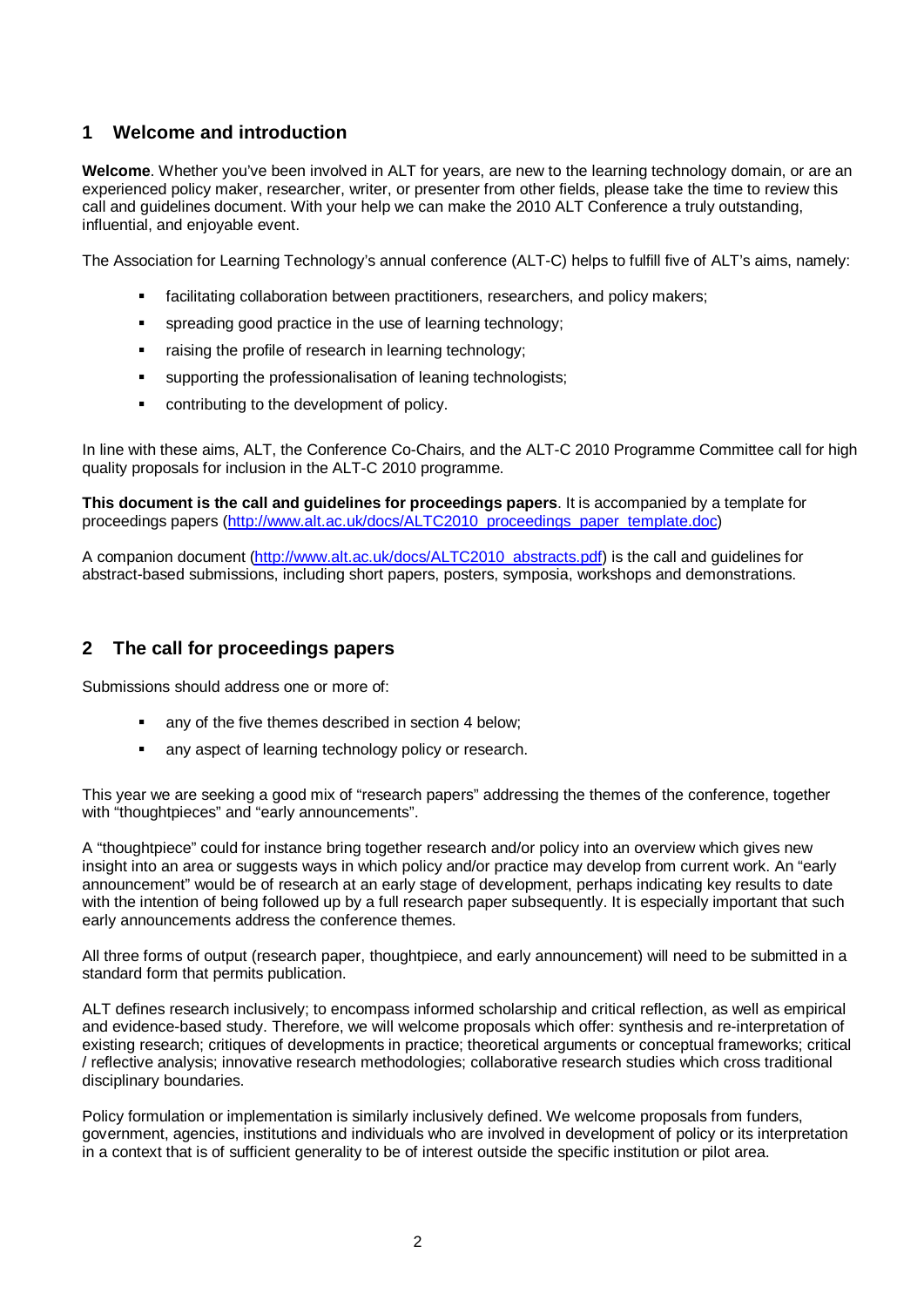<span id="page-2-0"></span>ALT is determined to establish learning technology as a discipline in its own right. Therefore any submission whose quality and distinctiveness support this ambition will be considered, even if it does not conform fully to the summary above.

# **3 Submission deadline**

The deadline for submissions is **midnight GMT on Monday 15 February 2010**.

# **4 About the conference**

The conference title, drawing on Shakespeare's The Tempest, is *"Into something rich and strange"* **– making sense of the sea change.** 

Learning technology is part of the fabric of formal and informal learning. Meanwhile, a sea-change is taking place. The sea-change involves a structural and pervasive shift in the nature of the Internet. We and our learners are (in the main) always connected; the devices we use are growing in capability and diversity; and the information environment and the tools and services that we use to navigate and to interact with it and with each other are in great flux.

To this has to be added a possible sea-change in funding (specifically a likely ebb tide). We need to increase effectiveness, productivity and quality whilst institutional and agency budgets are reducing, rather than to just promise improvements. This involves us ensuring the spread of those innovations that are scalable and of long term value, both educationally and financially, whilst keeping learners and learning at the heart of our thinking.

Accordingly, the ALT-C 2010 themes will be:

- the changing paradigms and structures for learning;
- **EXEDENT** increasing productivity and effectiveness, whilst mitigating risk:
- **Fig. 2** responding to and shaping the organisational landscape;
- **EXECT** meeting the changing expectations and needs of learners, employers and society;
- the changing design skills and knowledge needed to support learning and teaching with technology.

At the risk of extending the maritime metaphor too far, the next period may bring exceptional tidal variation; a need to rely more on the growing navigational skills of learners than has been the case hitherto as well as to move more in convoys; and a need to cast off some anchors that have previously been firmly grounded. Professionalism amongst practitioners has been the basis for coping with sea changes over many years and this case is no exception.

Accordingly ALT-C 2010 will provide an excellent forum for practitioners, researchers and policy-makers from all sectors to come together to explore, reflect, and learn, thus better to cope with future disjunctions in practice.

# **5 Examples of submission topics**

Here is an indicative list of examples of subjects for submission.

- **Papers that provide details of research exploring the changing skills and expectations of learners.**
- **Papers that address organisational change and collaboration resulting from the sea-change.**
- Strategic models for change, including strategies that effectively encourage the spread of learning technology.
- **Cost studies and risk based assessments of learning technology projects.**
- **Studies on the professional skills required by practitioners in the changing environment.**
- Evaluative studies of scalable technology enhanced resources used in the teaching and learning process.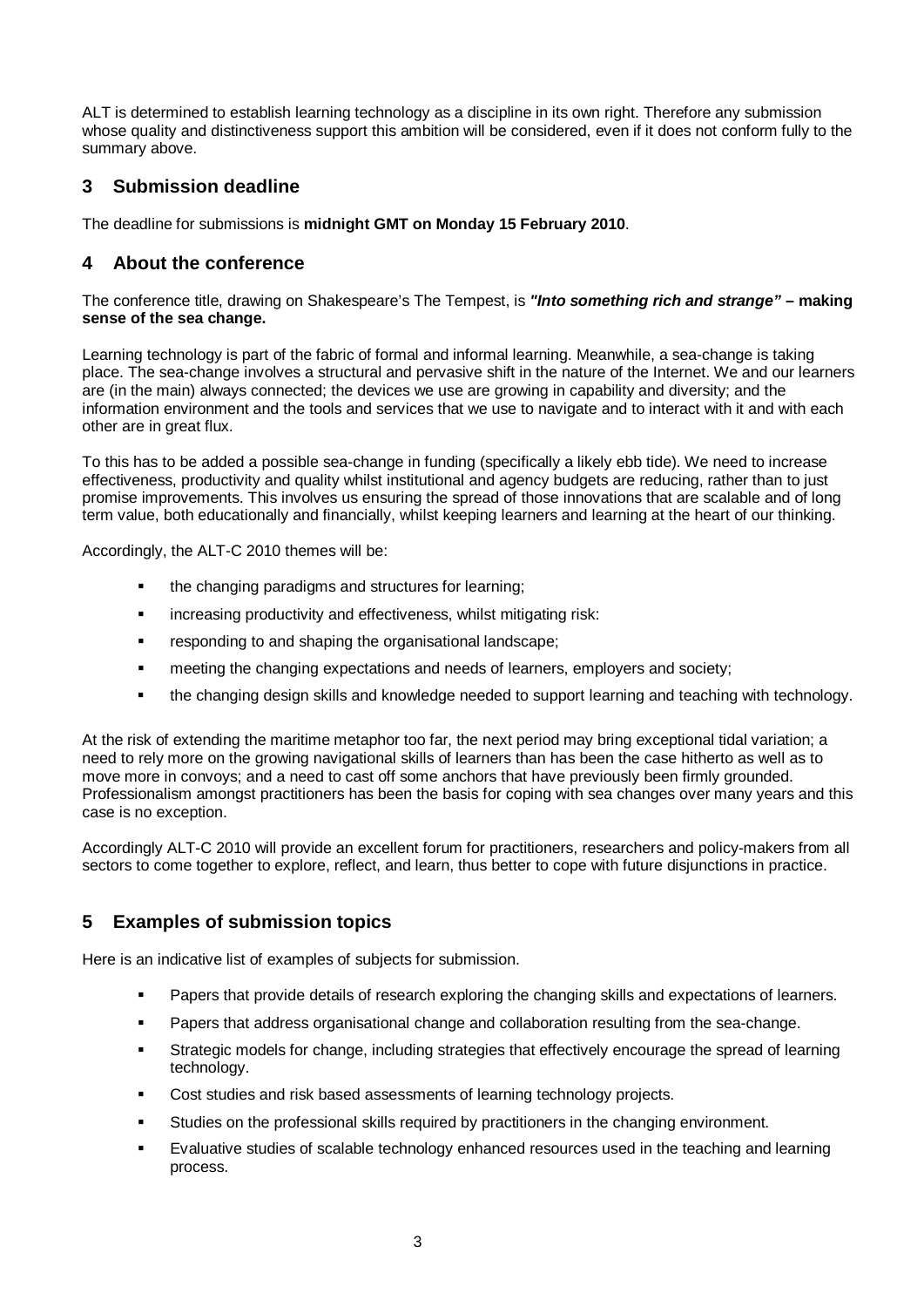- <span id="page-3-0"></span>**Thoughtpieces on the changes in policy likely to result from the new environments that are** emerging.
- Critical studies of new social and cultural practices involving learning technology.
- **EXEC** Large-scale or longitudinal studies of learning technology adoption.
- Critical assessment of theory and practice of technology-enhanced learning across cultures and nationalities.
- Theory-informed critical discussion of policy and strategy at institutional, sector, or discipline levels.

#### **6 Publication**

Accepted papers will appear in print before the conference in the conference's paper proceedings. An abstract for the paper presentation will appear both in the printed conference handbook and online.

The conference proceedings will be identified by an ISBN.

After the conference the papers, will, at ALT's discretion, be hosted online in ALT's Open Access Repository.

## **7 Requirements for proceedings papers**

#### **7.1 Structure**

A guide to the structure for **research papers** appears below, and there is important guidance on language, style and content, in the proceedings papers template at [http://www.alt.ac.uk/docs/ALTC2010\\_proceedings\\_paper\\_template.doc](http://www.alt.ac.uk/docs/ALTC2010_proceedings_paper_template.doc).

- Abstract (compulsory): A short 200-300 word abstract summarising the paper.
- **Introduction: Brief introduction to the topic of the paper and the paper's structure.**
- **Background: The theoretical basis of the work and reference to related work with appropriate** citations.
- **Method: The methods being employed.**
- **Contribution: A critical account of the research work.**
- **Evaluation: An evaluation of the work in terms of the theory and method.**
- Conclusion: A reflection on the successes and limitations of the work, its contribution to learning technology as a research discipline, and its potential for further development.
- References: References should follow the Chicago Author-Date System, which is described in full at [http://www.tandf.co.uk/journals/authors/style/reference/tf\\_F.pdf](http://www.tandf.co.uk/journals/authors/style/reference/tf_F.pdf), and in the proceedings papers template.

For other papers no guide is provided except that there must be: abstract; introduction; the body of the paper; conclusion; and references in the format above.

#### **7.2 Other requirements**

The following requirements apply to **all** proceedings papers:

- The maximum word count is 5,000 words. This includes everything, from the title to the references. Longer papers will not be reviewed.
- Authors must format proceedings papers according to the template at [http://www.alt.ac.uk/docs/ALTC2010\\_proceedings\\_paper\\_template.doc](http://www.alt.ac.uk/docs/ALTC2010_proceedings_paper_template.doc).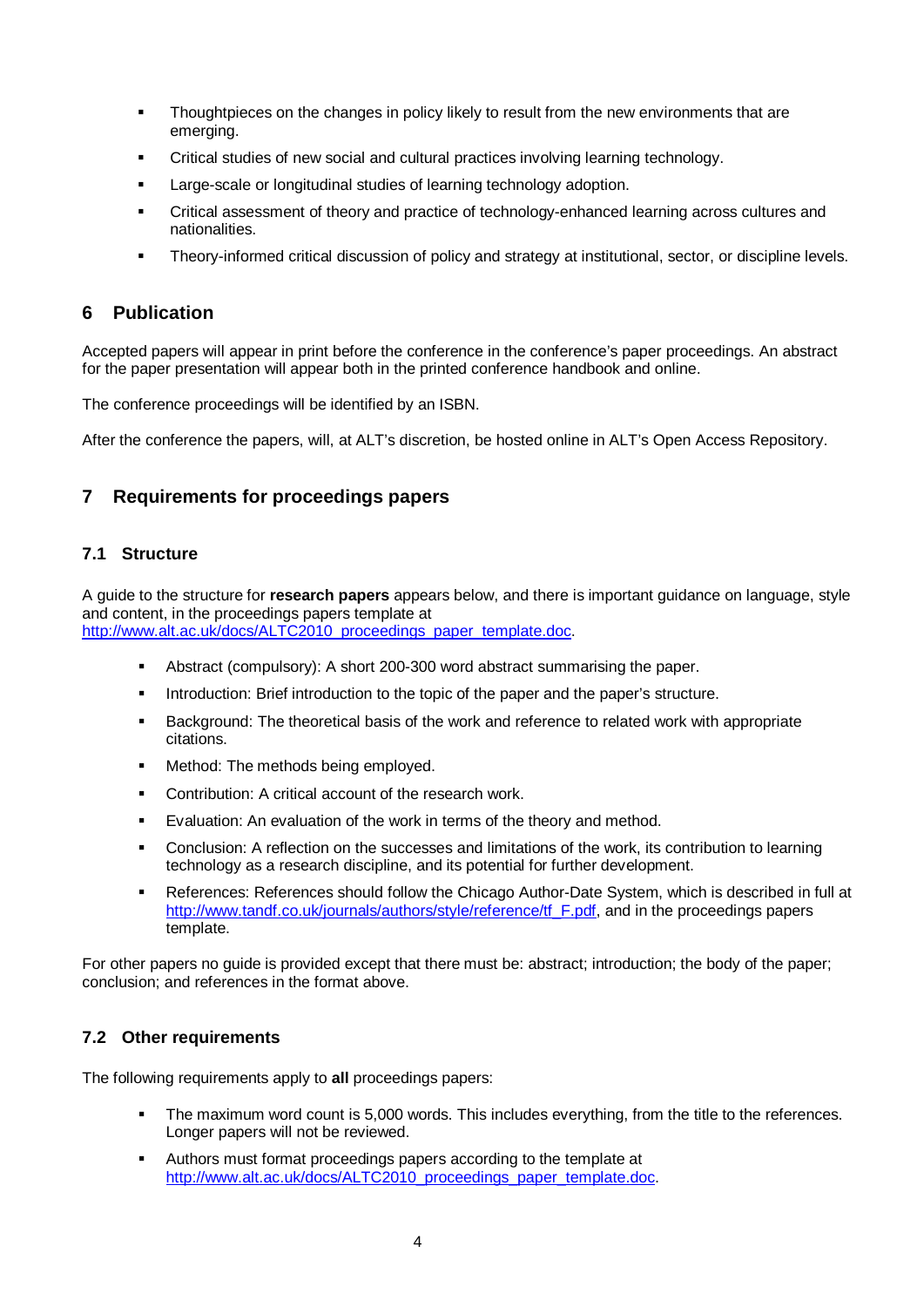- <span id="page-4-0"></span>A list of tags (similar to keywords) is required for each paper submission, see section 13.2.
- Authors are required to submit **two** copies of the paper, the first is a complete paper, and the second is a carefully and fully anonymised version of the paper that ALT will use for refereeing purposes<sup>[1](#page-4-1)</sup>.
- The anonymised paper should have all author names, institutions and references to the authors' work removed. Thus a text fragment like

"one of the authors, Jane Digby (2006), described how work at the University of Manchester …"

with the accompanying reference

"Digby, J. 2006. Tapetum character states: Analytical keys for tapetum types and activities. *Canadian Journal of Botany* 75: 1448–59."

should appear as

"one of the authors, <author A>, described (2006) how work at the University of  $\langle$ B> ..."

with the Digby, J. 2006. reference removed from the list of references.

- Your paper must be formatted as a Microsoft Word file (.doc), of 7 MB or less, including any diagrams in a single file. If you are using OpenOffice or other document preparation system, then please convert the file you submit to Word 97 or Word 2003 compatible .DOC (not .DOCX) format.
- Filenames will be converted to internal submission system names. However, before beginning any uploads, please make sure that you can distinguish (and double check on) which file is the full version and which file is anonymised. The best way to do this is to include, respectively, the textstrings "complete" and "anon", without the quotes, in the filenames for the complete and anonymised versions of the paper.
- **Papers must not have been published elsewhere, in whole or in part.**
- ALT is committed to an open publication model for conference contributions. By submitting a proceedings paper to ALT-C 2010, authors agree that they or their employer retain copyright, and that the paper is licensed for use with a Creative Commons "Attribution-Non-Commercial-No Derivative Works 2.0 UK: England & Wales licence" (see [http://creativecommons.org/licenses/by-nc](http://creativecommons.org/licenses/by-nc-nd/2.0/uk/)[nd/2.0/uk/\)](http://creativecommons.org/licenses/by-nc-nd/2.0/uk/).

In addition, ALT:

- may approach those submitting proceedings papers to seek clarification or request changes so that they better fit the conference programme (this relates particularly to the presentation overview that you are asked to provide with your paper – see 8 below);
- may return ill-structured or grammatically poor submissions to the authors for correction before the review process (typically these comprise a very small proportion of all proceedings papers);
- reserves the right to make sense-preserving grammatical edits to accepted papers during the proofreading and publication process;
- will not make any alterations to the titles of accepted papers, but please ensure that titles are **concise**, readily comprehensible, and that they avoid **florid or pretentious language**.

# **8 Presentation overview**

In a 20-minute presentation (which will be followed by 10 minutes for discussion) it will rarely be appropriate to present the whole of a 5,000 word paper. Instead, presenters need to draw out and focus on key areas or points. This may be the main themes of a thoughtpiece paper, the theory or model generated from research data, the framework used to analyse the data, or key results that have significance for future research and practice, etc.

<span id="page-4-1"></span> $\overline{\phantom{a}}$  $1$  As in previous years, all proposals will be reviewed "blind". By asking you to provide the anonymised version, we avoid the risk that your proposal will suffer during the anonymisation process, since you are in control of this process.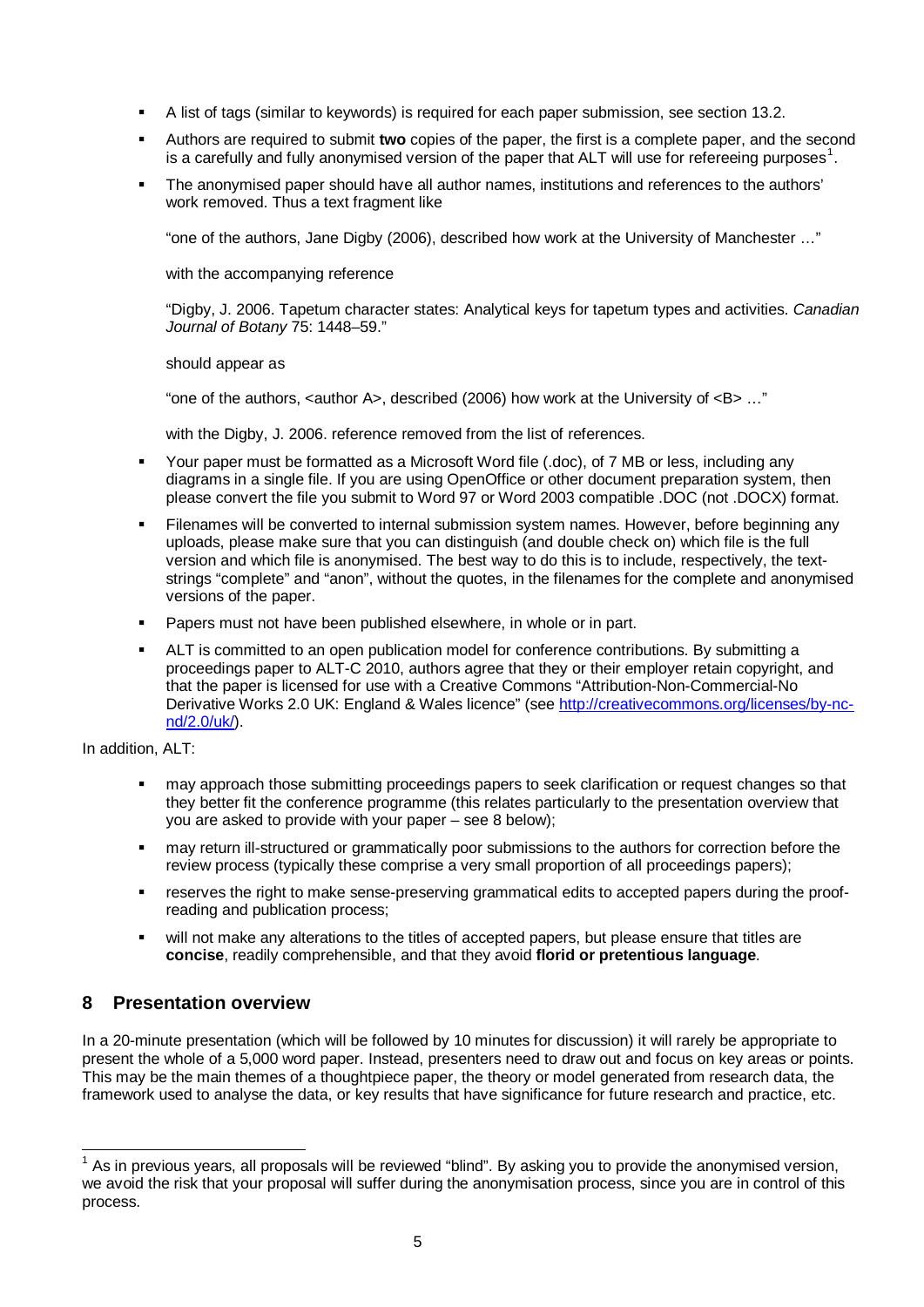<span id="page-5-0"></span>Consequently, authors must provide into the online submissions system a **presentation overview** (max 200 words) with their submission, indicating which particular aspects of the paper they intend to focus on in their 20 minute presentation, if included in the programme. (The presentation overview takes the place of the paper's abstract in the online submission system, and, along with the abstract, it will be published in the conference abstracts handbook, and online).

- The presentation overview should not be included in the paper itself, but there is space in the proceedings paper template for a max 350 word normal abstract, for inclusion with the paper in the proceedings. This is distinct from the presentation abstract, which serves a different purpose.
- The presentation overview will **not** be used to judge the suitability of the proposed paper. There is therefore no need for it to be provided in anonymised form.
- The word count for the presentation overview does **not** contribute to the 5,000 word paper limit.

# **9 The refereeing, selection, and acceptance process**

After review (and, possibly, one cycle of change and re-submission) the proceeding editors and the conference Programme Committee **select** papers for potential inclusion in the conference. After at least one presenter books to attend the conference, the paper is **fully accepted** for inclusion in the conference programme and publication.

### **9.1 Criteria for refereeing and selection**

Proceedings papers for presentation at the conference will be refereed according to appropriate criteria drawn from the following.

- Relevance to the conference title *"Into something rich and strange"*  **making sense of the sea change** although this does not exclude other high quality proposals*.*
- **Contribution to scholarship and research into the integration of learning technologies into education.**
- Reference to the characteristics and needs of learners.
- **Contribution to the development of learning technology policy or theory in education.**
- **EXECT** Links that are made between theory, evidence and practice.
- **Appropriate reflection and evaluation.**
- Clarity and coherence.
- **Usefulness to conference participants.**

In the above, education is considered broadly and includes formal and informal learning settings in schools, colleges, universities, the workplace, homes and communities, at any stage in learners' lives, including continuing adult education.

### **9.2 Review and selection**

Anonymised papers will be refereed by two anonymous referees, and the four editors of the proceedings will then work with members of the conference Programme Committee to select papers for the conference.

Some papers may be selected dependent on making changes to the paper, and the authors will be provided with details of the changes required in referee and/or editor feedback. Any changes submitted will then be considered by editors to assess if the reviewer/editor comments have been addressed satisfactorily.

### **9.3 Full acceptance**

After selection for inclusion in the conference, at least one presenter must book to attend the conference. When this booking has been made the paper will be accepted for the conference. To avoid your paper being dropped in these later phases it is important that

 *if you have been asked to revise your abstract, make the changes and resubmit the abstract as quickly as possible, making sure that deadlines indicated are met;*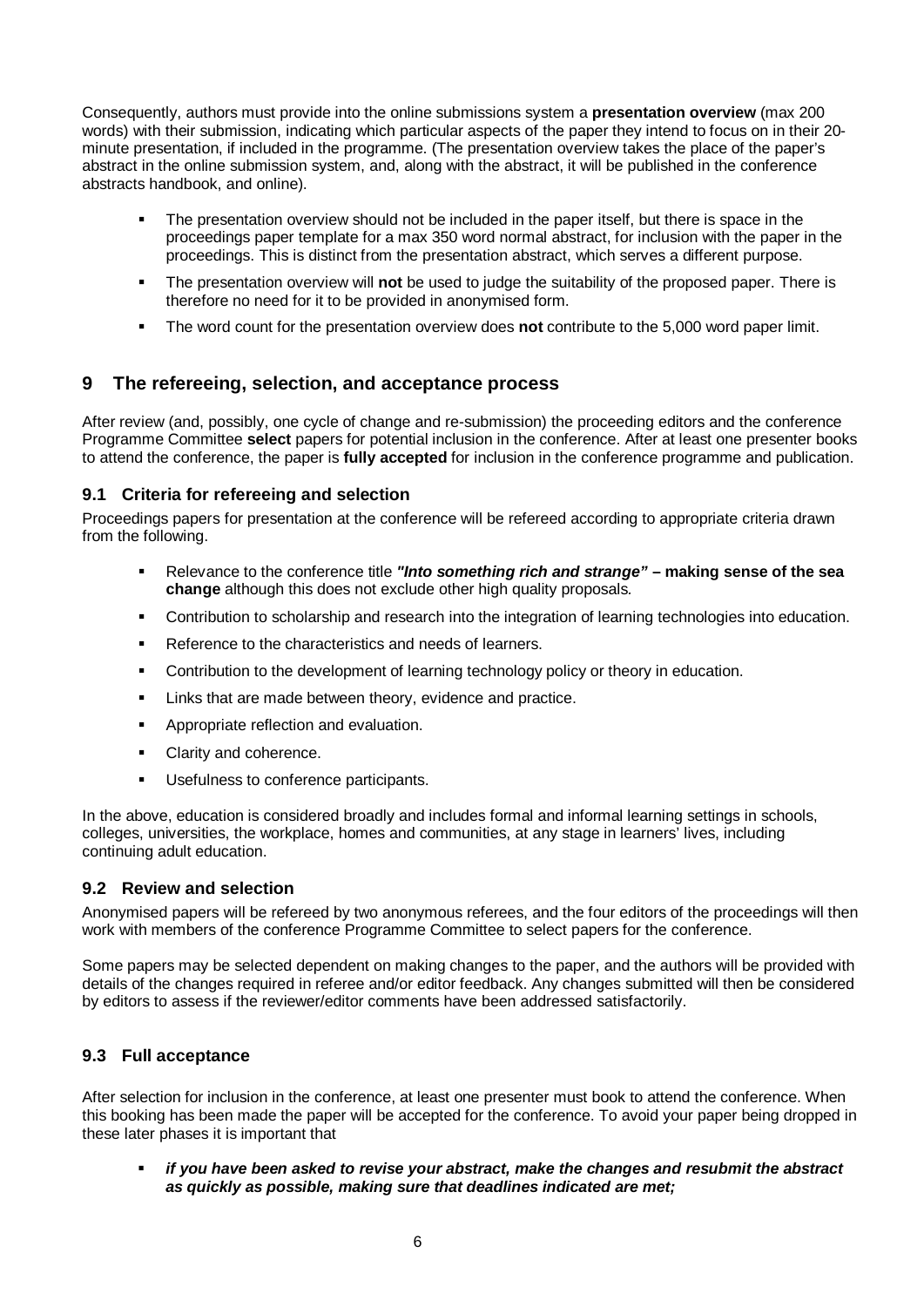<span id="page-6-0"></span> *whether or not you have had to revise your paper, ensure that at least one presenter books a place at the conference as soon as possible after the conference opens for bookings in May 2009 by the agreed deadline which will be notified as part of the acceptance of the paper.* 

If so desired, ALT will on request swiftly refund any payment made by a potential presenter who books to attend the conference and whose paper is not, for any reason, accepted.

## **10 Presentation at the conference**

You will have 20 minutes to present your paper followed by 10 minutes for discussion. This will be strictly enforced during your session, which will be supportively chaired. Guidance on presenting will be provided on the conference web site or by email closer to the conference.

Please keep ALT updated on any changes to the presenter(s) for an accepted paper via admin@alt.ac.uk.

## **11 Outstanding and Best Paper Awards**

All presented papers will be considered by ALT for an Outstanding Paper Award. To receive this award, the judges must all agree with the statement "This paper presents work that strongly advances the field of learning technology".

If there is no agreement on the words "strongly advances" then the judges may make a Best Paper Award.

# **12 Potential publication in the ALT Journal**

The best papers at ALT-C 2010 will be forwarded to the Editors of the Association for Learning Technology Journal (ALT-J), to be reviewed for possible publication there. This does not preclude authors of other accepted papers from submitting revised papers to ALT-J. Information about ALT-J can be found at [http://www.alt.ac.uk/alt\\_j.html.](http://www.alt.ac.uk/alt_j.html)

# **13 The online submission system**

The online submission system for ALT-C 2010 will be available at <https://alt.conference-services.net/> from mid-December 2009.

- Anyone submitting a potential contribution to the conference must create an account on the online system. If you are submitting more than one proposal you can use the same account for each submission.
- You can alter a submission that you yourself have made at any time up to the deadline.
- The submission system uses pop-ups. If you have problems submitting your paper, please temporarily allow pop-ups for this site on your browser.

#### **13.1 Information required from submitters**

The submission form will require the following information.

- **Title of your proposed paper.**
- The presentation abstract of up to 200 words see 8 above.
- Your paper, in both full and anonymised forms, as Word documents, to a maximum file size of 7 MB, and saved in Word 97 or Word 2003 compatible .DOC (not .DOCX) format.
- Name(s) of the author(s) and the presenter(s), and their affiliations, in the order you wish them to appear in the programme.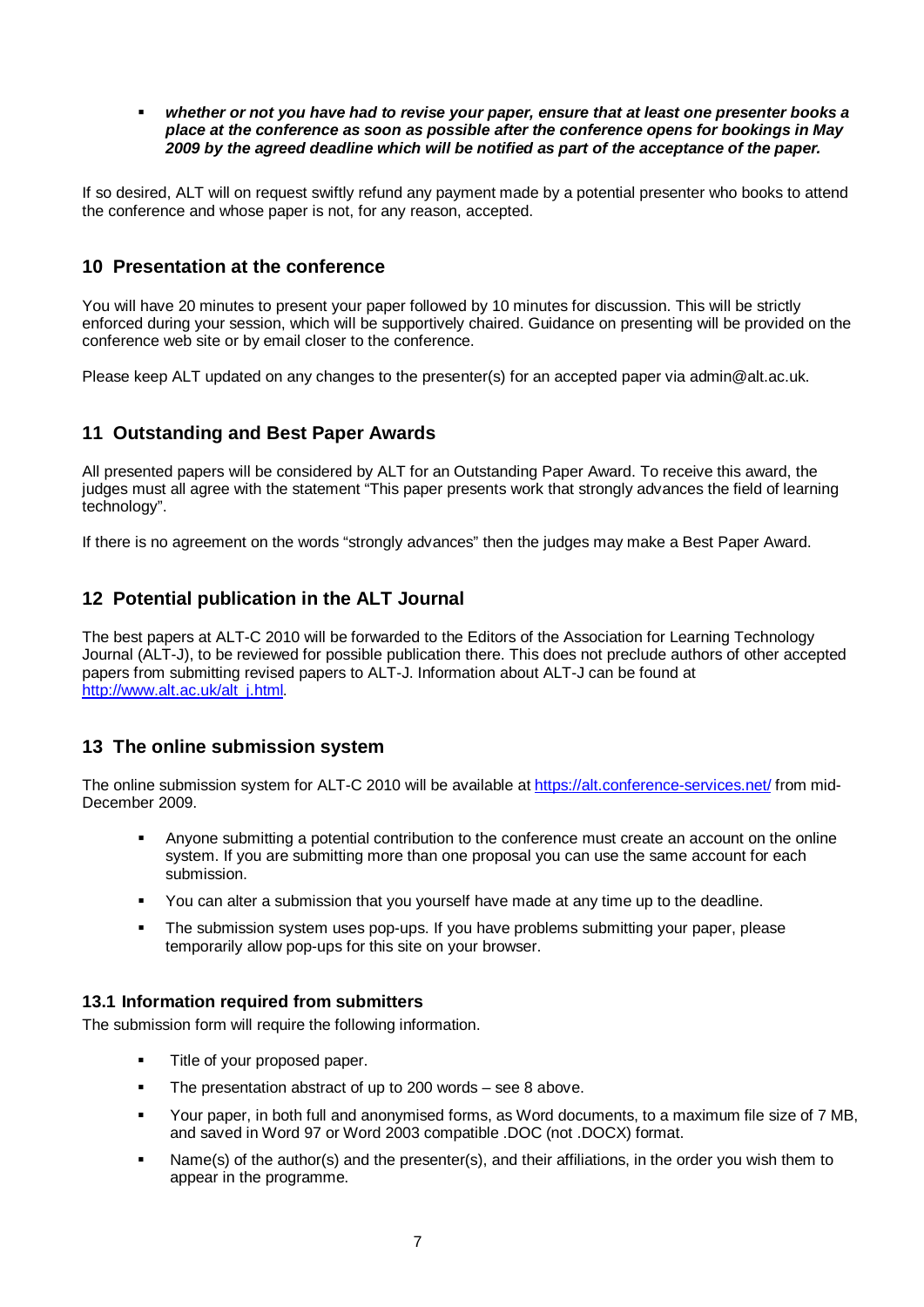- <span id="page-7-0"></span> Session type (choose proceedings paper from the selection of demonstration, poster, proceedings paper, short paper, symposium, or workshop).
- A set of tags (similar to keywords) to help in assigning reviewers, and to help people who are considering attending the session to understand its focus. Please choose these tags carefully before you start the submission process, and read carefully the tag specification in section 13.2.
- Audio-visual and IT needs (you should describe fully what your presentation requirements are, including any required software which will need to be pre-loaded. If your paper is accepted ALT will endeavour to supply these, and consult with you if the requirements are difficult to meet).
- Intended audience(s) (e.g. practitioners, researchers, policy-makers).
- **Intended outcomes and activities for participants (activities will not be required for research papers,** but outcomes will).
- You will also need to answer other questions regarding registering for the conference, etc.

### **13.2 Tag list**

Please write the tags associated with your submission carefully. These will be used to allocate appropriate reviewers and, if your paper is accepted, to supply information to conference participants, support searching etc.

You can chose any tags that you wish but you may find that the inclusion of some tags from the lists below will enable easier and more relevant assignment of both reviewers and session and make it more likely that you will attract a reasonable audience.

Your tag list must be in this format.

- **Tags are separated by spaces.**
- **Tags start with a small letter.**
- Tags which are constructed from multiple words are elided with second, third, etc word initially capitalized, with a similar treatment for numbers, for example: **learnerExperience** or **web2.0**.
- The plural form is used for tags describing physical objects, for example: **tabletPCs** or **eBooks**.
- The singular form is used for concepts and approaches, for example: **constructivism** or **socialConstructivism** or **learnerExperience**.
- Acronyms that normally appear in capitals are retained as such, possibly pluralised. Only common acronyms can be used, for example: **LT VLEs PLEs CPD**.

Possible tags to include that could help demonstrate alignment with the themes are – this list is not exhaustive:

ALT, architecturalShift, architecture, businessProcessRe-Engineering, challengesForEducation, changingEnvironments, changingParadigmsForLearning, changingServices, changingStructures, changingTools, cmalt copingWithDiversity, **crossBoundaryWorking**, design, designKnowledge, designSkills, deviceCapabilities, deviceDiversity, earlyAnnouncement, earlyResearch, efficiency, effectiveness, employerExpectations, expectationsOfInstitutions, *financialPrudence*, funding, *globalisation*, innovationSpread, *institutionalPolicy*, largerGroupSizes, learnerExpectations, longTermValue, LTResearch, mainstreaming, mitigatingRisk, mobileLearning, movingLearnersBetweenSectors, navigationalTools, newBusinessModels, organisationalLandscape, pervasiveConnectivity, **processAutomation**, **processStreamlining**, productivity, professionalDevelopment, professionalisation, policyAnalysis, policyDevelopment, policyImplementation, quality, qualityImprovement, reducedFunding, research, respondingToChange, risk, scalability, selfService, selfServiceTransactions, shapingOrganisations, sharedServices, shiftingOwnership, shiftingResponsibility, simplification, societalExpectations, theCloud, thoughtpiece, transition, unitCosts, uptake, valueForMoney,

Other common tags could include – this list is not exhaustive:

access, assessment, Becta, benefits, **boringButImportant**, caseStudy, Chrome, collaboration, constructivism, cost, CPD, crossSectoral, digitization, disciplineBased, distanceLearning, eportfolios, ethnographic, evaluation, evidence, experience, experimentDesign, FE, handheldDevices, HEA, HEARs, immersiveLearning, informalLearning, initiative, integrationIntoEnterpriseArchitecture, internationalCollaboration, JISC, languages, learnerAcceptance, learnerVoice, learningObjects, learningPlatforms, LSIS, mentoring, methodology,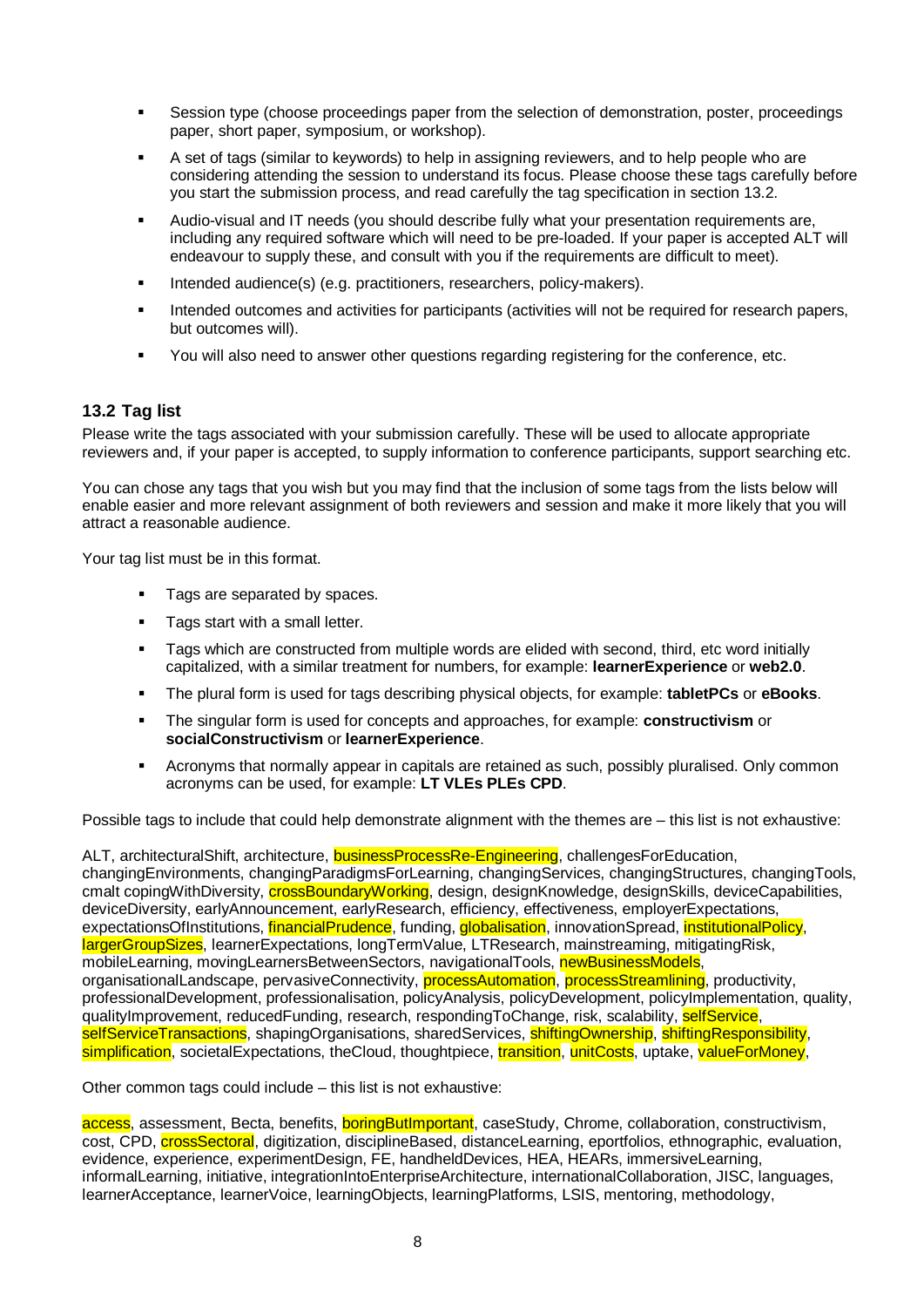<span id="page-8-0"></span>mobileDevices, notRocketScience, openAccess, openContent, openSource, onlineCommunities, onlineTutoring, peerSupport, podcasting, preservation, quality, recordingAchievement, repositories, reusability, savings, schools, socialNetworking, staffDevelopment, statistics, support, technology, tools, training, transcripts, transfer, uptake, VLEs, web2.0, wellbeing, workBasedLearning

#### **13.3 The submission process**

Here are some hints for submitters.

- Log in to the submission system when you have prepared your abstract. Enter your email address and the password you chose when you registered with the system.
- You will be taken to a screen on which the submission process starts. Please read the instructions on this screen carefully. If you want to submit a new proposal, select the link that says "Click here to submit a new proposal".
- Submitting a proposal is a multi-step process. Each step asks several questions. Some questions are marked "required" and you will not be able to complete your submission until these questions have been answered.
- If you have to stop part-way through the process, your submission will be stored until you return later and complete all the questions. For example, when you log in again you can click on an incomplete abstract and resume submission.

#### **13.4 Amending a submission**

If you wish to change your submission, you can do this at any time up to 15 February 2010 GMT.

- Log in to the submission system.
- You will see a list of the proposals that you have submitted. Select the proposal that you wish to change.
- Amending a proposal is just the same as the original submission process except that the online form will be automatically filled in with the answers that you gave previously. You don't have to change an answer if you don't want to.
- When you reach the final step and press "Finish" you will be sent an email confirming that your proposal has been amended.
- Once submissions close on the 15 February 2010 you will no longer have access to your paper until after the Programme Committee reaches decisions on the programme.
- Once your submission has been accepted for inclusion into the programme, with any amendments that are required, we intend that users will be "locked out" from access to the system to give us a free run at preparing papers for publication.

#### **13.5 Queries about the submission process**

If you have any queries about the submission process or you want to withdraw from the process please contact the ALT Publications Manager at: [publications@alt.ac.uk.](mailto:publications@alt.ac.uk)

### **14 Further information**

If you have any queries related to proceedings papers strand, please contact one of the following Proceedings Editors:

- Linda Creanor L.Creanor@gcal.ac.uk
- Frank Rennie Frank.Rennie@lews.uhi.ac.uk

Last updated 25/11/09